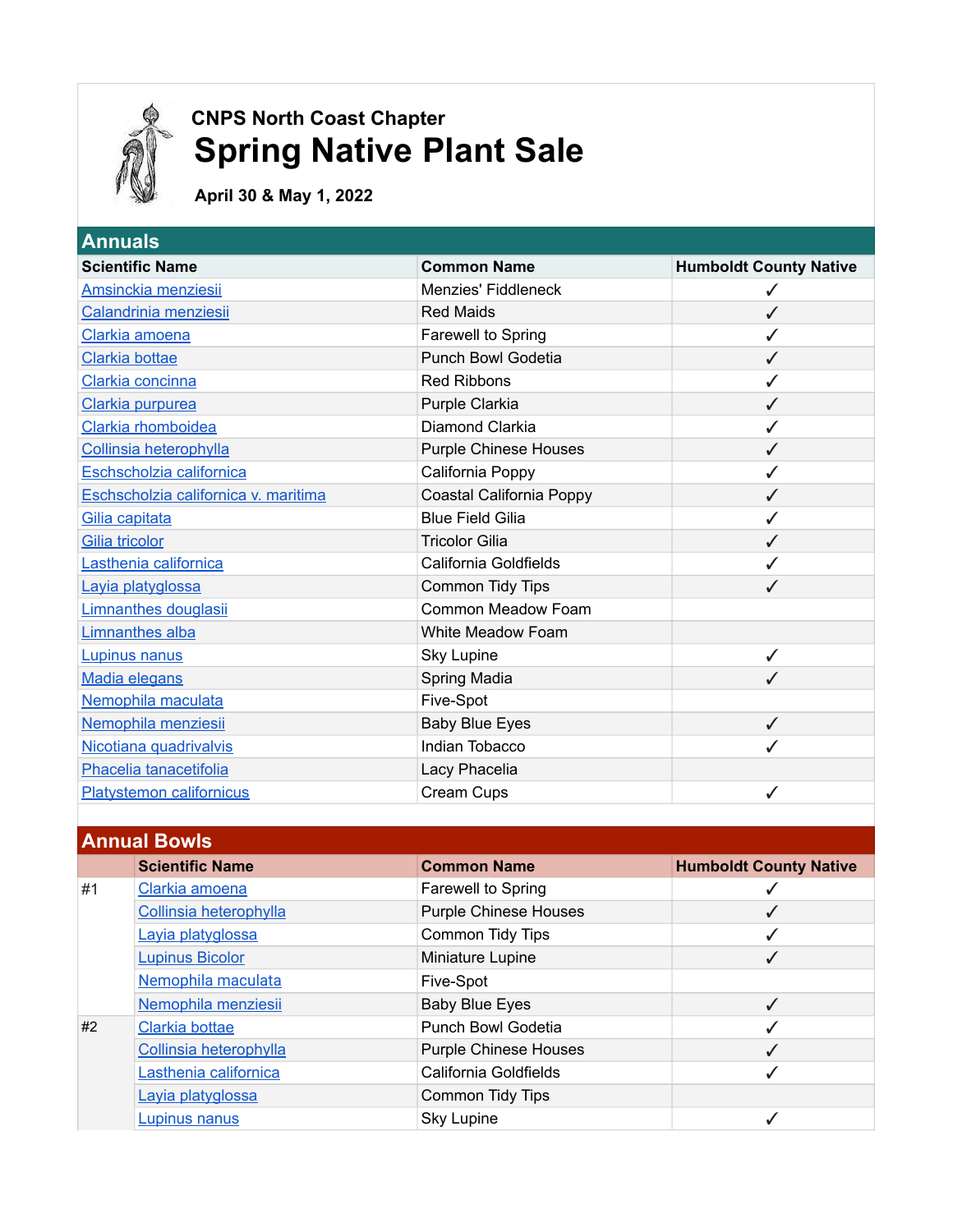| Nemophila maculata  | Five-Spot      |  |
|---------------------|----------------|--|
| Nemophila menziesii | Baby Blue Eyes |  |

| <b>Scientific Name</b>               | <b>Common Name</b>                     | <b>Humboldt County Native</b> |
|--------------------------------------|----------------------------------------|-------------------------------|
| <b>Allium dichlamydeum</b>           | <b>Coast Onion</b>                     |                               |
| <b>Calochortus albus</b>             | White Globe Lily                       |                               |
| Camassia leichtlinii ssp. suksdorfii | Suksdorf's Large Camas                 |                               |
| Chlorogalum pomeridianum             | Soap Plant                             | ✔                             |
| Dichelostemma congestum              | Ookow                                  |                               |
| Dichelostemma ida-maia               | Firecracker Brodiaea                   | ✓                             |
| Dichelostemma multiflorum            | Wild Hyacinth                          |                               |
| Dichelostemma volubile               | <b>Twining Snakelily</b>               |                               |
| <b>Erythronium helenae</b>           | St. Helena Fawn Lily                   | ✓                             |
| <b>Erythronium revolutum</b>         | Mahogany Fawn Lily                     | ✓                             |
| <b>Fritillaria affinis</b>           | <b>Checker Lily</b>                    |                               |
| <b>Fritillaria eastwoodiea</b>       | <b>Butte County Fritillary</b>         |                               |
| Fritillaria recurva                  | Scarlet Fritillary $\star$ New $\star$ | ✓                             |
| Hastingsia alba                      | White Bog Hastingsia                   | ✓                             |
| Lilium columbianum                   | Columbia Lily                          |                               |
| Lilium humboldtii                    | Humboldt's Lily                        |                               |
| Lilium kelloggii                     | Kellogg's Lily                         | ✓                             |
| <b>Lilium kelleyanum</b>             | Kelley's Lily                          |                               |
| Lilium pardalinum ssp. vollmeri      | Vollmer's Lily                         |                               |
| Lilium pardalinum ssp. shastense     | Shasta Lily                            |                               |
| Lilium pardalinum v. giganteum       | <b>Giganteum Leopard Lily</b>          |                               |
| Lilium parryi                        | Lemon Lily                             |                               |
| Triteleia hendersonii                | Henderson's Triteleia                  | ✓                             |

| <b>Scientific Name</b>       | <b>Common Name</b> | <b>Humboldt County Native</b> |
|------------------------------|--------------------|-------------------------------|
| <b>Athyrium filix-femina</b> | Lady Fern          |                               |
| <b>Blechnum spicant</b>      | Deer Fern          |                               |
| Polypodium calirhiza         | Nested Polypody    |                               |
| Polystichum munitum          | Sword Fern         |                               |

| Grasses                            |                              |                               |  |
|------------------------------------|------------------------------|-------------------------------|--|
| <b>Scientific Name</b>             | <b>Common Name</b>           | <b>Humboldt County Native</b> |  |
| Anthoxanthum occidentale           | California Vanilla Grass     |                               |  |
| Calamagrostis nutkaensis           | <b>Pacific Reed Grass</b>    |                               |  |
| Deschampsia cespitosa              | <b>Tufted Hairgrass</b>      |                               |  |
| Festuca californica                | California Fescue            |                               |  |
| <b>Festuca idahoensis</b>          | Idaho Fescue                 |                               |  |
| Festuca idahoensis 'Siskiyou Blue' | Siskiyou Blue Fescue ☆ New ☆ |                               |  |
| Festuca rubra                      | <b>Red Fescue</b>            |                               |  |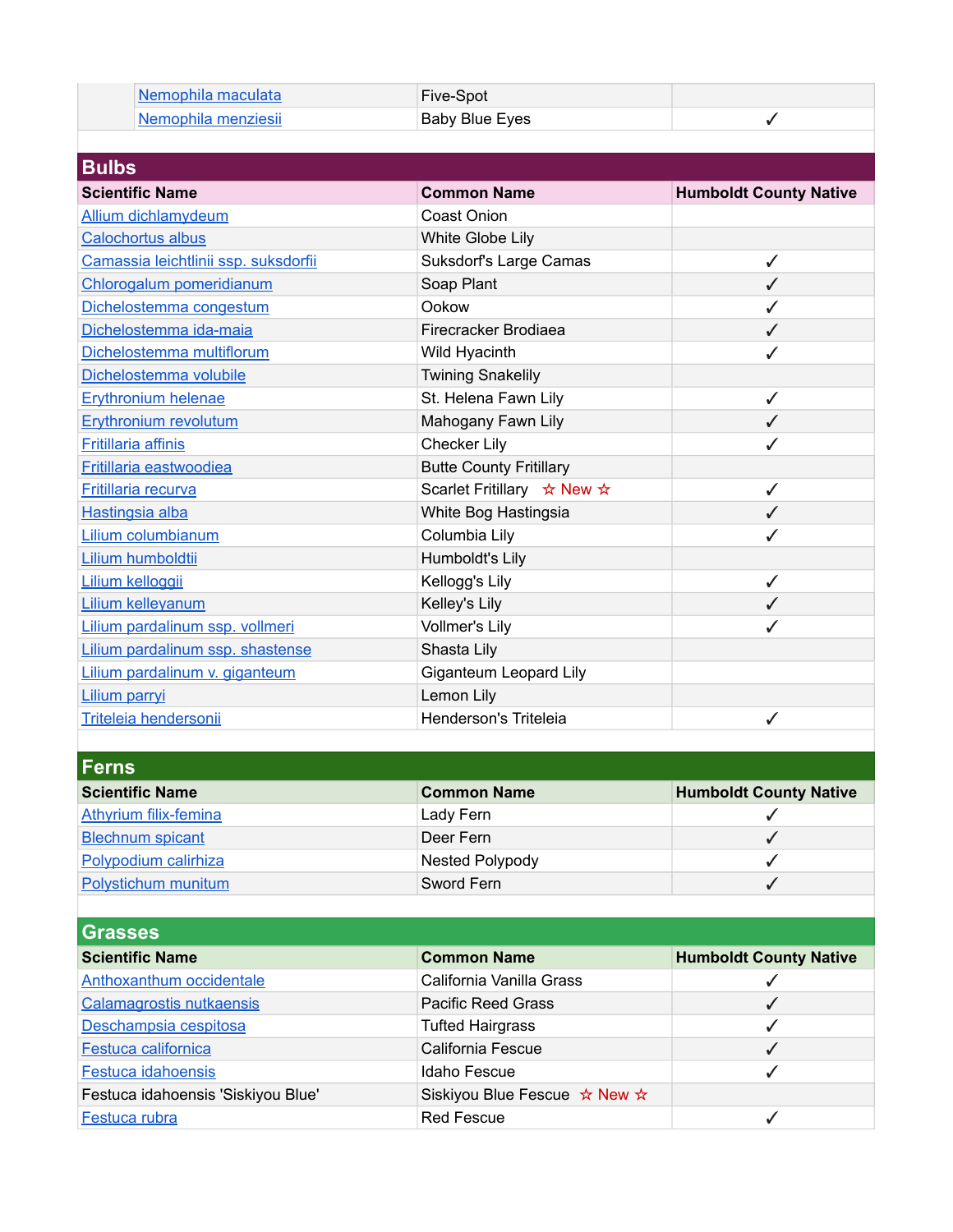| Melica californica             | California Melicgrass      | ✔                             |  |
|--------------------------------|----------------------------|-------------------------------|--|
| Muhlenbergia rigens            | Deer Grass                 |                               |  |
| Stipa pulchra                  | <b>Purple Needle Grass</b> |                               |  |
|                                |                            |                               |  |
| <b>Shade-Loving Perennials</b> |                            |                               |  |
| <b>Scientific Name</b>         | <b>Common Name</b>         | <b>Humboldt County Native</b> |  |
| Asarum caudatum                | <b>Wild Ginger</b>         |                               |  |
|                                |                            |                               |  |
| <b>Boykinia occidentalis</b>   | Brook Foam                 | √                             |  |
| Claytonia perfoliata           | Miner's Lettuce            | ✓                             |  |
| Claytonia sibirica             | Indian Lettuce             | √                             |  |
| Dicentra formosa               | <b>Bleeding Heart</b>      |                               |  |

| Dicentra formosa           | <b>Bleeding Heart</b>     |              |
|----------------------------|---------------------------|--------------|
| Heuchera micrantha         | <b>Crevice Alumroot</b>   |              |
| Maianthemum dilatatum      | False Lily-of-the-valley  |              |
| Olsynium douglasii         | Douglas' Grasswidow       | $\checkmark$ |
| Oxalis oregana             | Sorrel                    |              |
| Pectiantia ovalis          | Coastal Miterwort         |              |
| Phacelia bolanderi         | Bolander's Phacelia       |              |
| Primula hendersonii        | <b>Mosquito Bills</b>     | ✓            |
| <b>Prosartes hookeri</b>   | Hooker's Fairy Bell       |              |
| Prosartes smithii          | Large Flowered Fairy Bell |              |
| Romanzoffia californica    | California Romanzoffia    |              |
| Tellima grandiflora        | <b>Bigflower Tellima</b>  | $\checkmark$ |
| <b>Thalictrum fendleri</b> | Meadow Rue                |              |
| Tiarella trifoliata        | Sugar Scoop               |              |
| Tolmiea menziesii          | Youth On Age              |              |
| Vancouveria hexandra       | Northern Vancouveria      |              |
| <b>Viola sempervirens</b>  | Evergreen Violet          |              |
|                            |                           |              |

| <b>Sun-Loving Perennials</b>  |                              |                               |
|-------------------------------|------------------------------|-------------------------------|
| <b>Scientific Name</b>        | <b>Common Name</b>           | <b>Humboldt County Native</b> |
| Achillea millefolium          | Yarrow                       |                               |
| Artemisia douglasiana         | Douglas' Sagewort            |                               |
| Aquilegia formosa             | <b>Western Columbine</b>     |                               |
| <b>Anaphalis margaritacea</b> | Pearly Everlasting           | $\checkmark$                  |
| <b>Angelica hendersonii</b>   | Coast Angelica               |                               |
| <b>Angelica lucida</b>        | Sea-watch                    |                               |
| <b>Armeria maritima</b>       | <b>Thrift Seapink</b>        |                               |
| <b>Asclepias fascicularis</b> | Narrow Leaf Milkweed         |                               |
| <b>Asclepias speciosa</b>     | Showy Milkweed               |                               |
| <b>Cirsium occidentale</b>    | Cobweb Thistle               |                               |
| Clinopodium douglasii         | Yerba Buena                  |                               |
| Corethrogyne filaginifolia    | California Aster             |                               |
| Cynoglossum grande            | Western Houndstongue         |                               |
| <b>Drymocallis glandulosa</b> | <b>Sticky Cinquefoil</b>     |                               |
| Epilobium canum Margarita     | California Fuschia Margarita |                               |
| <b>Erigeron glaucus</b>       | Seaside Fleabane             |                               |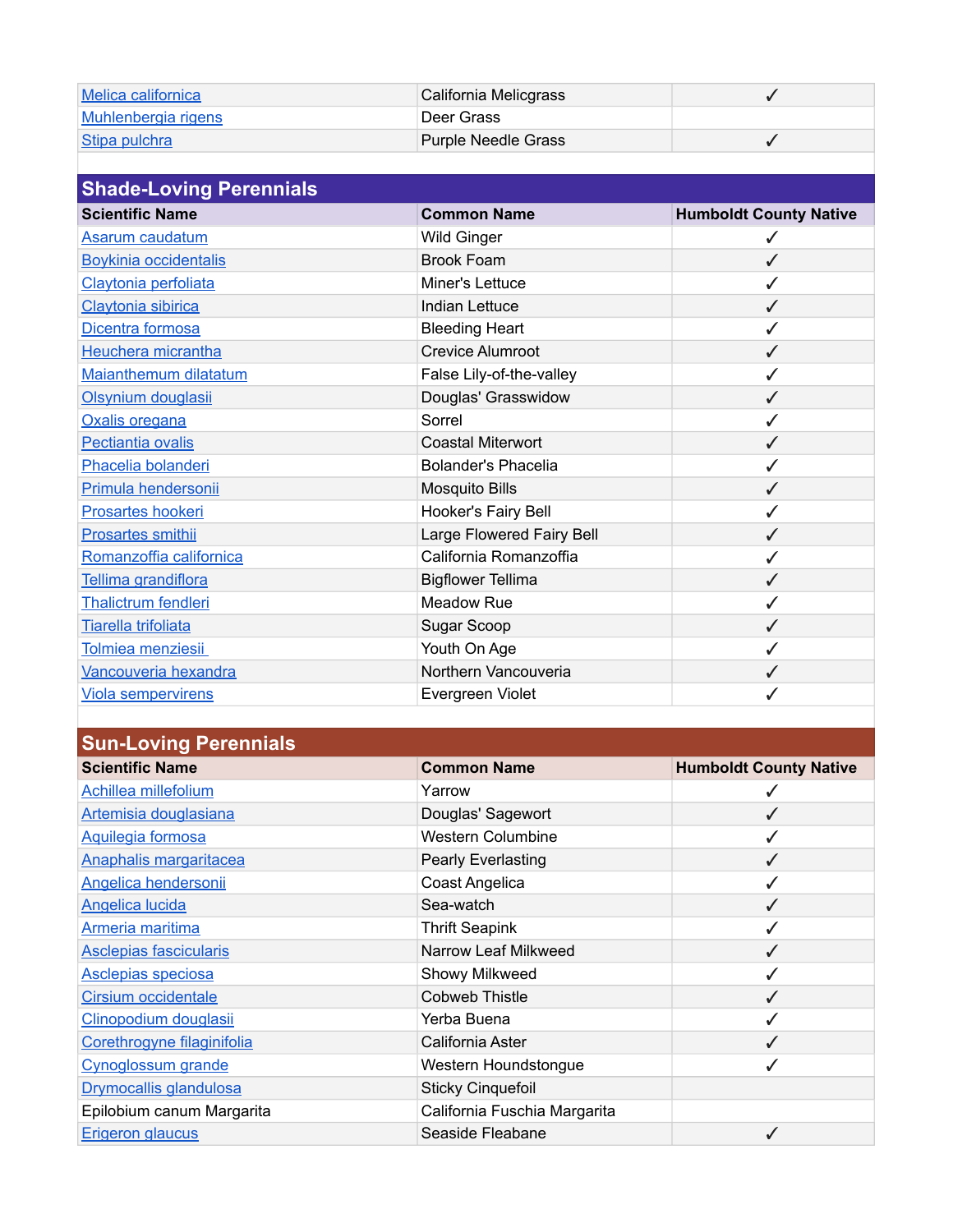| Eriogonum compositum              | <b>Arrowleaf Buckwheat</b>     | ✓            |
|-----------------------------------|--------------------------------|--------------|
| Eriogonum elatam                  | <b>Tall Buckwheat</b>          |              |
| Eriogonum grande rubescens        | Red-flowered Buckwheat         |              |
| Eriogonum latifolium              | <b>Coast Buckwheat</b>         | $\checkmark$ |
| Eriogonum umbellatum              | Sulphur Buckwheat              |              |
| Eriophyllum lanatum               | <b>Common Woolly Sunflower</b> | ✓            |
| Eriophyllum staechadifolium       | Seaside Woolly Sunflower       |              |
| <b>Fragaria chiloensis</b>        | <b>Beach Strawberry</b>        | ✓            |
| Fragaria vesca                    | <b>Woodland Strawberry</b>     | ✓            |
| Geranium oreganum                 | Oregon Geranium                | ✓            |
| <b>Geum macrophyllum</b>          | Large Leaved Avens             | ✓            |
| Grindelia stricta                 | Oregon Gumweed                 | ✓            |
| Grindelia stricta v. platyphlla   | Gumweed                        | $\checkmark$ |
| Iris chrysophylla                 | <b>Yellow Leaf Iris</b>        |              |
| Iris douglasiana                  | Douglas Iris                   |              |
| Iris macrosiphon                  | Long tubed Iris                |              |
| <b>Iris Pacific Coast Hybrid</b>  |                                |              |
| <b>Iris tenax</b>                 | <b>Toughleaf Iris</b>          | $\checkmark$ |
| <b>Linum lewisii</b>              | <b>Prairie Flax</b>            | ✓            |
| <b>Lupinus albifrons</b>          | <b>Silver Lupine</b>           | $\checkmark$ |
| Lupinus polyphyllus               | Meadow Lupine                  | ✓            |
| <b>Lupinus rivularis</b>          | Riverbank Lupine               | $\checkmark$ |
| Monardella odoratissima           | Mountain Coyote Mint           |              |
| Monardella villosa                | Coyote Mint                    | ✓            |
| Penstemon deustus                 | <b>Scabland Penstemon</b>      |              |
| Penstemon humilis                 | Low Beardtongue                |              |
| Penstemon roezlii                 | Rozel's Penstemon              | ✓            |
| Perideridia kelloggii             | Kellogg's Yampah               | ✓            |
| Phacelia californica              | Rock Phacelia                  | ✓            |
| Phacelia heterophylla             | Varileaf Phacelia              |              |
| Polygonum paronychia              | <b>Beach Knotweed</b>          |              |
| Potentilla anserina ssp. Pacifica | Pacific Silverweed             | ✓            |
| Scrophularia californica          | <b>Bee Plant</b>               | ✓            |
| Sidalcea malviflora               | Checker Bloom                  | ✓            |
| Sidalcea malachroides             | Maple Leaved Checkerbloom      |              |
| Silene californica                | <b>Cardinal Catchfly</b>       | ✓            |
| <b>Sisyrinchium bellum</b>        | <b>Blue-eyed Grass</b>         | ✓            |
| Sisyrinchium californicum         | Yellow-eyed Grass              | ✓            |
| Solidago elongata                 | <b>Meadow Goldenrod</b>        | ✓            |
| Solidago spathulata               | Coast goldenrod                | ✓            |
| <b>Stachys rigida</b>             | Rough Hedgenettle              |              |
| Symphyotrichum chilense           | California Aster               | $\checkmark$ |
| <b>Symphyotrichum foliaceum</b>   | Leafy aster                    |              |
| Symphyotrichum hendersonii        | Henderson's aster              | ✓            |
| Viola adunca                      | Dog violet                     |              |
| Vicia gigantea                    | <b>Giant Vetch</b>             | ✓            |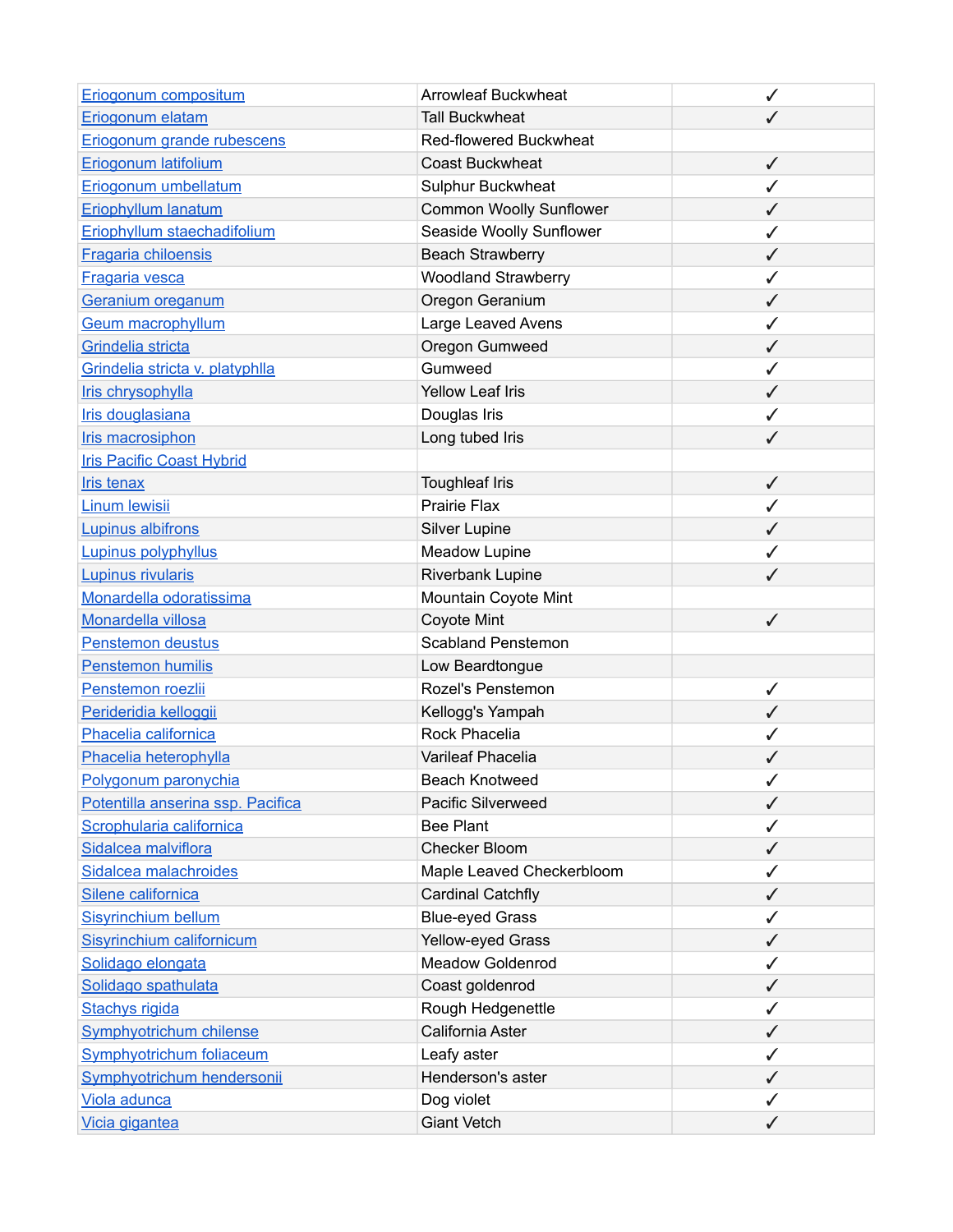| Wyethia angustifolia              | Narrow Leaf Mule Ears         | ✓                             |
|-----------------------------------|-------------------------------|-------------------------------|
| <b>Xerophyllum tenax</b>          | Bear grass                    | ✓                             |
|                                   |                               |                               |
| <b>Succulents</b>                 |                               |                               |
| <b>Scientific Name</b>            | <b>Common Name</b>            | <b>Humboldt County Native</b> |
| Dudleya abramsii ssp. murina      | Mouse-gray Dudleya            |                               |
| Dudleya cymosa                    | Canyon Dudleya                | $\checkmark$                  |
| Dudleya farinosa                  | <b>Bluff Lettuce</b>          | ✓                             |
| Dudleya lanceolata                | Lanceleaf Liveforever         |                               |
| Dudleya pulverulenta              | Chalk Dudleya                 |                               |
| Lewisia rediviva                  | <b>Bitter Root</b>            |                               |
| Sedum laxum                       | Rose Flowered Stonecrop       | ✓                             |
| Sedum spathulifolium              | <b>Yellow Stonecrop</b>       | ✓                             |
|                                   |                               |                               |
| <b>Moisture-Loving Perennials</b> |                               |                               |
| <b>Scientific Name</b>            | <b>Common Name</b>            | <b>Humboldt County Native</b> |
| <b>Anemopsis californica</b>      | Yerba Mansa                   |                               |
| Aralia californica                | Elk's Clover                  | $\checkmark$                  |
| Darlingtonia californica          | California Pitcher Plant      | ✓                             |
| <b>Erythranthe cardinalis</b>     | Scarlet Monkeyflower          | $\checkmark$                  |
| <b>Erythranthe guttatus</b>       | Seep Monkeyflower             | ✓                             |
| <b>Hosackia gracilis</b>          | Seaside Bird's Foot Trefoil   | $\checkmark$                  |
| Mimulus moschatus                 | Musk Monkeyflower             | ✓                             |
| Juncus patens                     | <b>Common Rush</b>            | $\checkmark$                  |
| Helenium bigelovii                | <b>Bigelow's Sneezeweed</b>   | ✓                             |
| <b>Petasites frigidus</b>         | <b>Arctic Sweet Coltsfoot</b> | ✓                             |
| Plantago subnuda                  | <b>Naked Plantain</b>         | ✓                             |
|                                   |                               |                               |
| <b>Shrubs</b>                     |                               |                               |
| <b>Scientific Name</b>            | <b>Common Name</b>            | <b>Humboldt County Native</b> |
| Arctostaphylos uva-ursi           | Southern Kinnikinnick         | ✓                             |
| Artemisia pycnocephala            | Dune Sagewort                 | $\checkmark$                  |
| <b>Baccharis pilularis</b>        | Coyote Brush                  | ✓                             |
| <b>Berberis aquifoilum</b>        | Oregon Grape                  | ✓                             |
| Calycanthus occidentalis          | Spice Bush                    |                               |
| <b>Ceanothus thyrsiflorus</b>     | <b>Blueblossom Ceanothus</b>  | $\checkmark$                  |
| <b>Ceanothus 'Dark Star'</b>      | Dark Star Ceanothus           |                               |
| Cornus sericea                    | Creek Dogwood                 | $\checkmark$                  |
| Crataegus douglasii               | <b>Black Hawthorn</b>         | $\checkmark$                  |
| Diplacus aurantiacus              | <b>Bush Monkeyflower</b>      | $\checkmark$                  |
| Mimulus aurantiacus var. puniceus | Red Bush Monkeyflower         |                               |
| Frangula californica              | Coffeeberry                   | $\checkmark$                  |
| Garrya elliptica                  | Wavy Leaf Silk tassel         | ✓                             |
| <b>Gaultheria shallon</b>         | Salal                         |                               |
| <b>Holodiscus discolor</b>        | Cream Bush                    |                               |